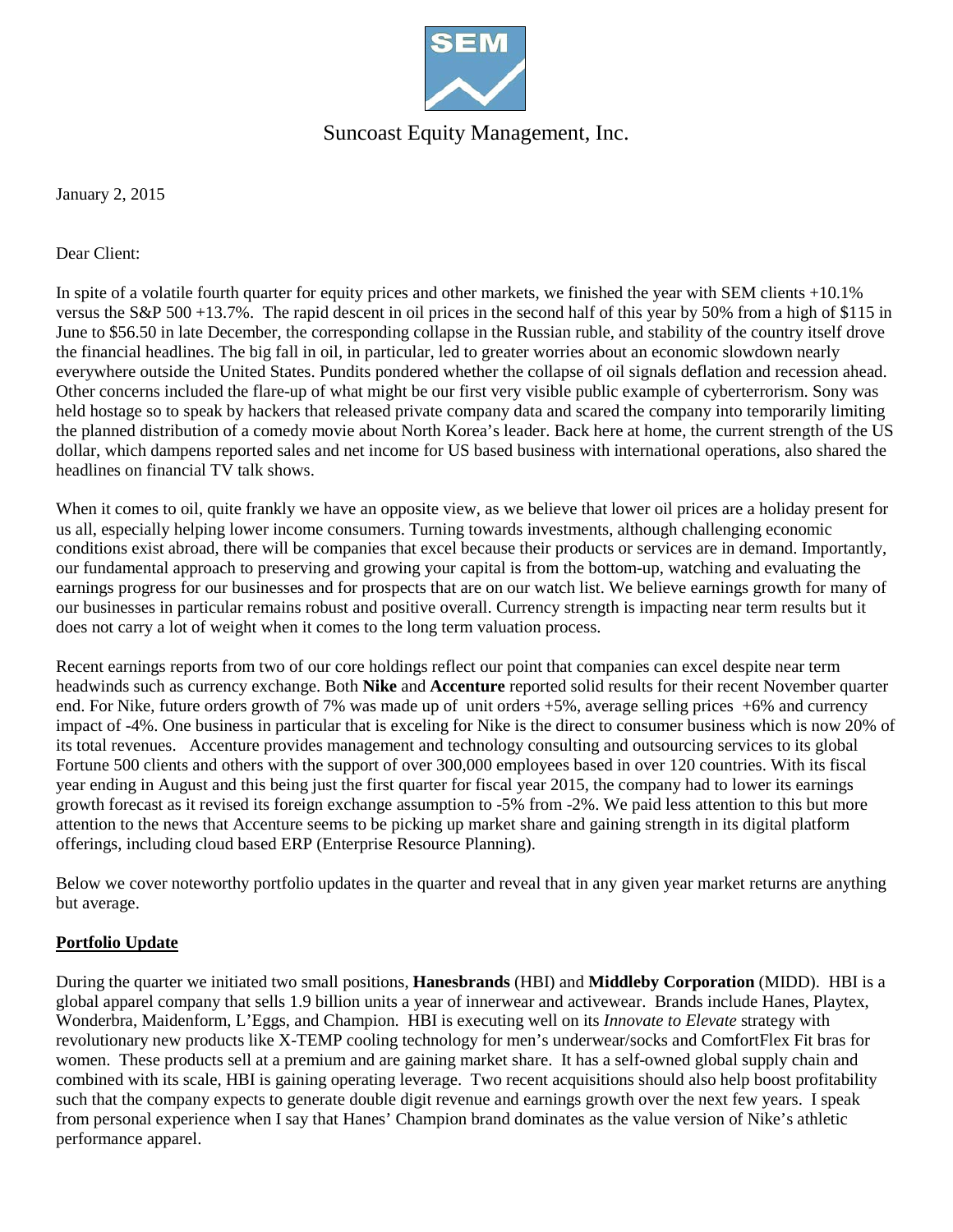MIDD is an industry leader in commercial food service, food processing, and residential kitchen equipment, with its recent acquisition of Viking. On the commercial side, one-third of restaurants have MIDD equipment in them including clients such as McDonald's, Starbucks, Chili's, Subway, and KFC to name a few. The company should benefit from several macro trends like wage hikes, Obamacare, food safety, and sustainability as restaurants look for ways to manage costs by automating as well as save water and energy. Innovative new products like waterless steamers and waste to resource technology will drive growth and increase margins as MIDD expands internationally.

Both these companies share financial characteristics that highlight their operational strength. Both earn very high returns on invested capital and generate free cash flow in excess of their working capital as well as capital spending needs. Recently improving operating margins are the result of gains in scale and brand innovation at HBI and MIDD.

As we have described in the past, all companies, including what we own, are living breathing organisms whose competitive advantages over time can stay the same, strengthen or weaken. One of our portfolio holdings, **Gilead Sciences** (GILD) released the first cure for Hepatitis C and due to its approval ahead of competition, had the market all to themselves in 2014. On December 22<sup>nd</sup>, nearly in concert with Abbvie's (ABBV) approval of its competing cure for Hepatitis C, pharmacy benefit manager **Express Scripts** (ESRX) announced that it would remove GILD's cure from its formulary and replace it with ABBV's product.

In spite of ESRX's vocal objection of GILD having the only cure in 2014 we focus on the data points at hand. It was known for some time that ABBV's product would get approved and it would have an opportunity in the marketplace beginning in 2015. But no one could predict with complete certainty what kind of deals companies will form. These are business data points that once they are announced, we make every effort to determine if the competitive landscape for our company has materially changed for better or worse per our expectations. As it relates to our investment decision we engage our margin of safety analysis which includes an assessment of the price (the current stock price) to value (based on our analysis) equation. We will not get it right one hundred percent of the time but our **SEM-Disciplined Investment System** (SEM-DIS) has done well over time.

To give you an understanding of the business data points, GILD's product is commonly believed to be superior since ABBV's product in some cases must be taken with ribavirin and this can have undesirable side effects. Also a GILD advantage is that its product is once a day whereby ABBV requires patients to take four pills daily (three in the morning and one at night). ABBV's regimen is a disadvantage because if patients don't adhere 100% to the four pills daily, they may have to be treated again.

ESRX boasts roughly 30% share of the U.S. prescription market and 30% of ESRX's customers follow its formulary, which translates into an approximate maximum 10% U.S. market share loss for GILD. We expect information in the next few months to possibly reveal what price ESRX clients are paying that company for ABBV's product and how that compares with what other PBMs, such as CVS's customers, are paying for GILD's product.

*Back to the subject of data points in general and for GILD in particular.* The fact that we observe data points and make judgments and not speculate on what might be, is an important point. GILD announced in September, which we could not have predicted either, a positive development that it signed licensing agreements with eight Indian based pharmaceutical manufacturers to expand access to its chronic Hepatitis C medicines in developing countries. On the same topic but a different company, **Accenture** shared a business data point that led us to only recently conclude that its competitive position may be gaining strength. So no one can predict each and every business data point, but rather observe as it develops and make the best qualitative judgment possible.

We have owned GILD for over five plus years and have done well with returns exceeding over three hundred percent from our original cost. ABBV and ESRX were also former holdings and these companies also have financial strength. We are not emotionally tied to our portfolio holdings, and we will make portfolio decisions accordingly as more data points arrive.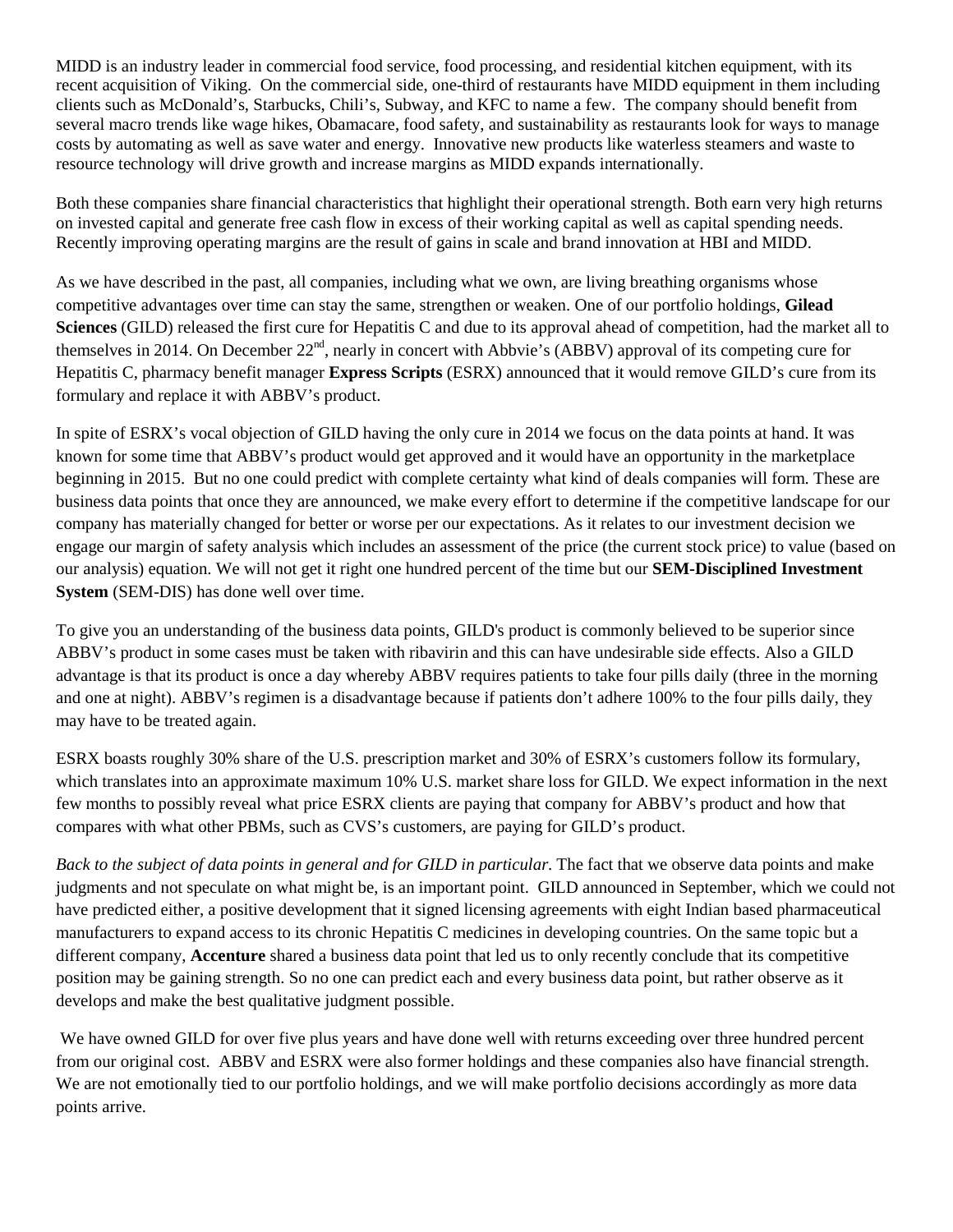### **What will the market do in 2015?**

What will the market do next year? We get asked this question at the beginning of every year and our answer is the same; *we have no idea!* We often comment in our letters about the volatility in the past quarter and this letter is no exception. But many investors have never reflected upon the volatility in the annual returns as well. You will in fact be amazed! So as a baseline we showed SEM's history. SEM has outperformed the market since our inception, with our composite accounts earning an annualized rate of return of 8.6% (after fees) versus the benchmark S&P 500 of 6.5%. The S&P 500 return for our first seventeen years of 6.5% is below the long term average by a few percentage points or so but nonetheless acceptable in our minds, and we are comfortable with this return for long term planning. But how many years since our inception came within the average? You might venture a guess and say half (if you did not sneak a peek at the table below). And how close would you be to the correct answer? Not at all close. You would surprised to learn that only three calendar years for SEM and only one for the S&P 500 fell in the  $+5\%$  to  $+10\%$  range.

|                                 | <b>Calendar Years</b> |                  |  |
|---------------------------------|-----------------------|------------------|--|
| <b>Annual Performance Range</b> | <b>SEM</b>            | S&P              |  |
| $-40$ to $-30\%$                |                       | 2008             |  |
| $-20$ to $-30\%$                | 2008                  | 2002             |  |
| $-10$ to $-20\%$                | 2002                  | 2001             |  |
| 0- to $-10\%$                   | 2005                  | 2000             |  |
| 0 to $+5\%$                     | 2000, 2001, 2011      | 2005, 2011       |  |
| $+5$ to $+10\%$                 | 2006, 2010, 2014      | 2007             |  |
| $+10$ to $+15\%$                | 2004, 2007            | 2004, 2006, 2014 |  |
| $+15$ to $+20\%$                | 2012                  | 2010, 2012       |  |
| $+20$ to $+25\%$                | 1999, 2003, 2009      | 1999             |  |
| $+25$ to $+30\%$                | 1998                  | 1998, 2003, 2009 |  |
| $+30$ to $+35\%$                |                       | 2013             |  |
| $+35$ to $+40\%$                | 2013                  |                  |  |

So why can't we guess next year's return? The public stock market is constantly adjusting to new information, usually judged or interpreted on a short-term basis. This in turn influences the buying and selling activity of many participants, resulting in wild swings at times which can last a day, a month or a year or more. Much of the new information is not of significance, and therefore should not be acted upon. But some things will never change. Mood swings will always have a major impact on annual returns as most market participants continue to ignore the primary rule of investing, to think of yourself as a part owner of business and act accordingly.

The longer you hold your investments, or act as a part owner of businesses, the more likely you will get close to or outperform the long term average returns. A recent JP Morgan report covering return data from 1950-2013 first reveals that the stock market returned as much as 51% and declined 37% in a single calendar year during the study period. If you held that investment for any 5 year period, your portfolio would have done no worse than an annualized rate of return of -2% to a top return up to 28% annualized. For the ten year rolling returns, you could expect a low of -1% and a high of 19% annualized. Extending to 20 year periods, an investor would have done no worse than +6% while getting a very high rate of 18% annualized in the best case. The average annual rate of return for holding stocks for the twenty years ended 2013 was 11.1%, above the long term average according to the JP Morgan study.

SEM is not quite at the 20 year anniversary and many of our clients have lived through periods where the 10 year annualized rate of return was basically flat. At the end of 2008 for example (just 6 years ago), SEM had a 10 year annualized rate of return of  $+2.6\%$  versus the S&P 500 of  $-1.4\%$ . Our first 17 years have had two major negative periods (2000-2002 and 2008) which have kept the S&P and SEM below the 20 year average. The longer we manage your assets the better your results.